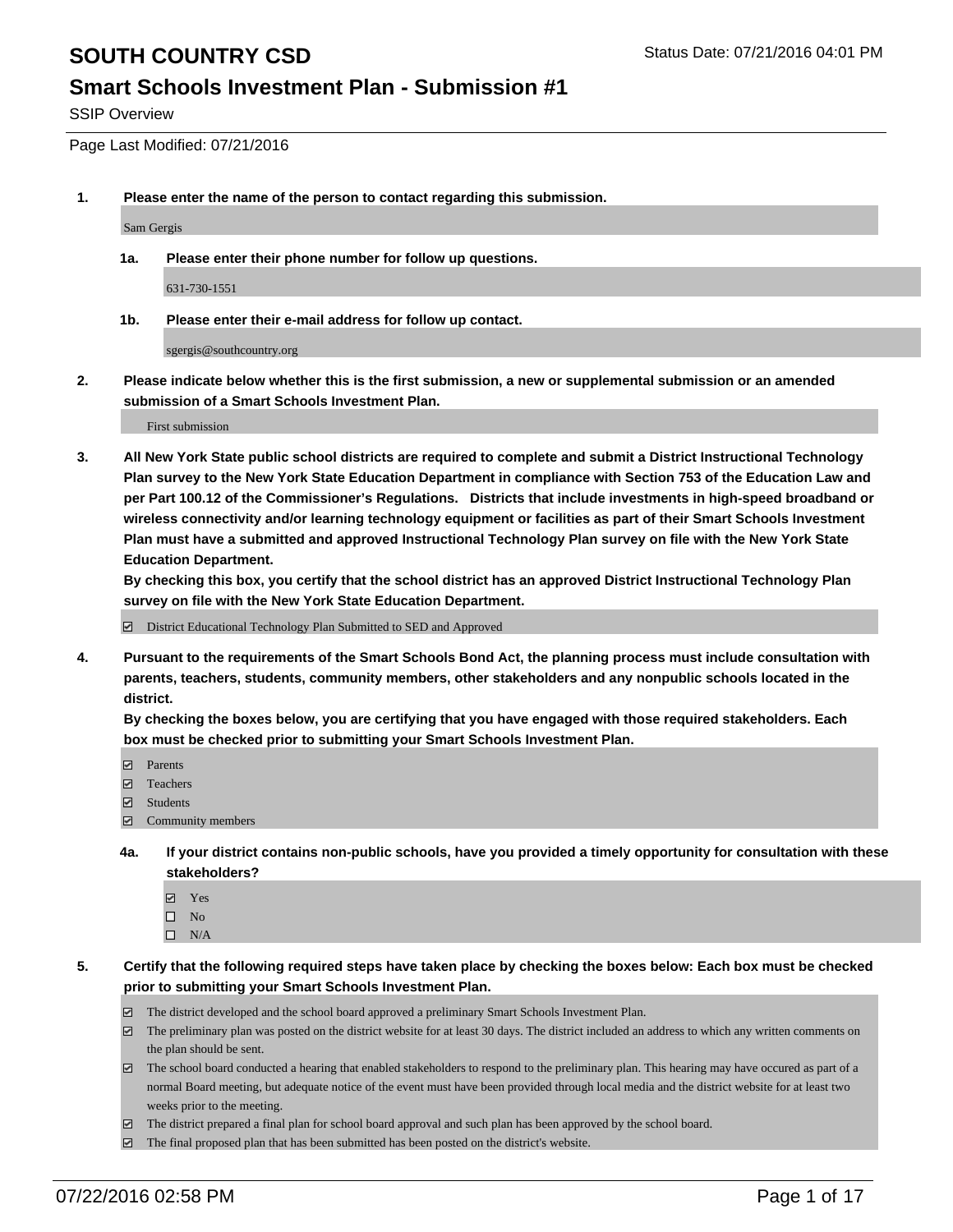### **Smart Schools Investment Plan - Submission #1**

SSIP Overview

Page Last Modified: 07/21/2016

**5a. Please upload the proposed Smart Schools Investment Plan (SSIP) that was posted on the district's website. Note that this should be different than your recently submitted Educational Technology Survey. The Final SSIP, as approved by the School Board, should also be posted on the website and remain there during the course of the projects contained therein.**

SMART SCHOOLS INVESTMENT PLAN - FINAL.docx

**6. Please enter an estimate of the total number of students and staff that will benefit from this Smart Schools Investment Plan based on the cumulative projects submitted to date.**

5,000

**7. An LEA/School District may partner with one or more other LEA/School Districts to form a consortium to pool Smart Schools Bond Act funds for a project that meets all other Smart School Bond Act requirements. Each school district participating in the consortium will need to file an approved Smart Schools Investment Plan for the project and submit a signed Memorandum of Understanding that sets forth the details of the consortium including the roles of each respective district.**

 $\Box$  The district plans to participate in a consortium to partner with other school district(s) to implement a Smart Schools project.

**8. Please enter the name and 6-digit SED Code for each LEA/School District participating in the Consortium.**

| <b>Partner LEA/District</b> | ISED BEDS Code |
|-----------------------------|----------------|
| (No Response)               | (No Response)  |

**9. Please upload a signed Memorandum of Understanding with all of the participating Consortium partners.**

(No Response)

**10. Your district's Smart Schools Bond Act Allocation is:**

\$4,480,887

**11. Enter the budget sub-allocations by category that you are submitting for approval at this time. If you are not budgeting SSBA funds for a category, please enter 0 (zero.) If the value entered is \$0, you will not be required to complete that survey question.**

|                                       | Sub-         |
|---------------------------------------|--------------|
|                                       | Allocations  |
| <b>School Connectivity</b>            | 1,310,000    |
| Connectivity Projects for Communities | O            |
| <b>Classroom Technology</b>           | 1,983,250    |
| Pre-Kindergarten Classrooms           | 0            |
| Replace Transportable Classrooms      | O            |
| High-Tech Security Features           | 320,000      |
| Totals:                               | 3,613,250.00 |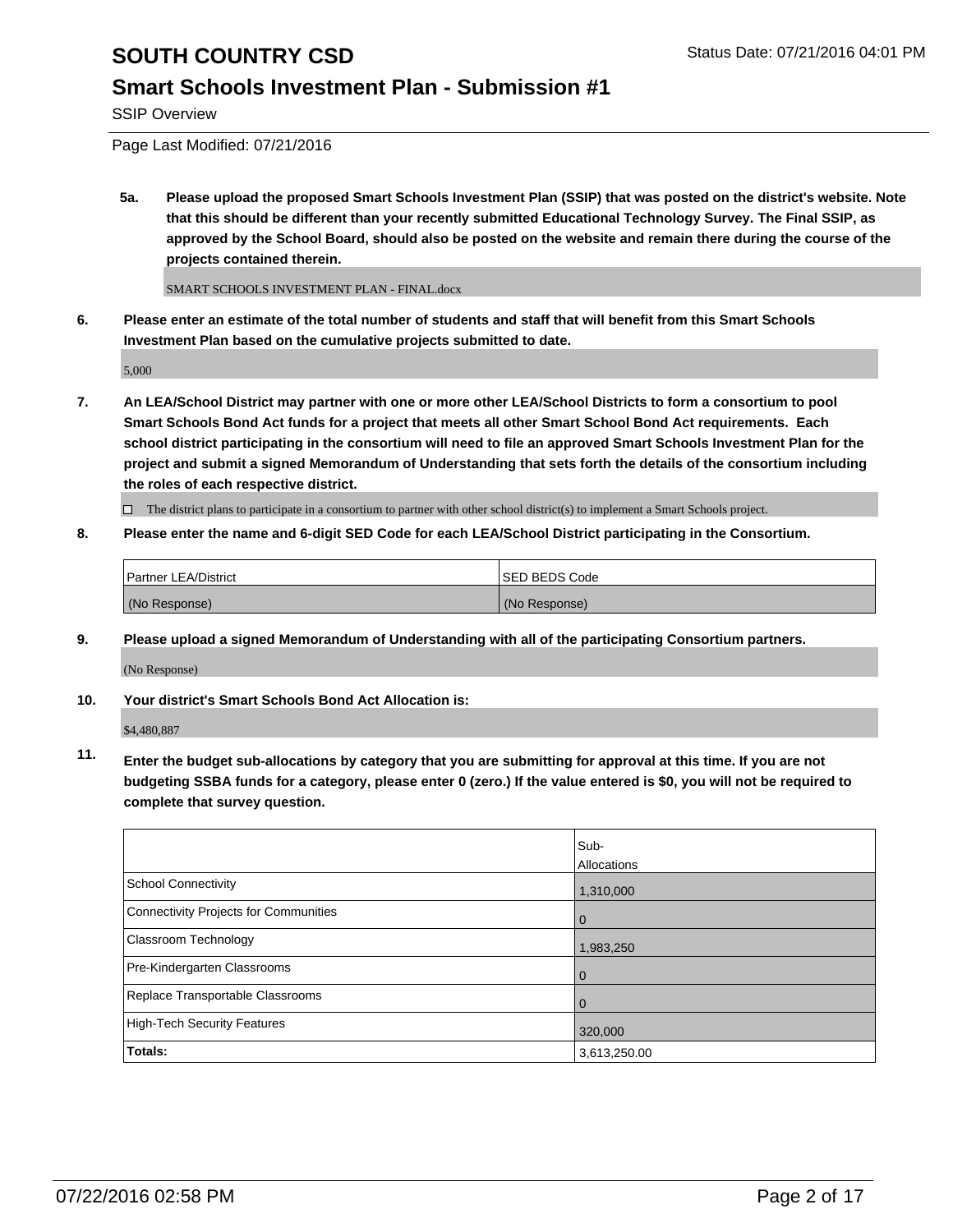### **Smart Schools Investment Plan - Submission #1**

School Connectivity

Page Last Modified: 07/21/2016

- **1. In order for students and faculty to receive the maximum benefit from the technology made available under the Smart Schools Bond Act, their school buildings must possess sufficient connectivity infrastructure to ensure that devices can be used during the school day. Smart Schools Investment Plans must demonstrate that:**
	- **sufficient infrastructure that meets the Federal Communications Commission's 100 Mbps per 1,000 students standard currently exists in the buildings where new devices will be deployed, or**
	- **is a planned use of a portion of Smart Schools Bond Act funds, or**
	- **is under development through another funding source.**

**Smart Schools Bond Act funds used for technology infrastructure or classroom technology investments must increase the number of school buildings that meet or exceed the minimum speed standard of 100 Mbps per 1,000 students and staff within 12 months. This standard may be met on either a contracted 24/7 firm service or a "burstable" capability. If the standard is met under the burstable criteria, it must be:**

**1. Specifically codified in a service contract with a provider, and**

**2. Guaranteed to be available to all students and devices as needed, particularly during periods of high demand, such as computer-based testing (CBT) periods.**

**Please describe how your district already meets or is planning to meet this standard within 12 months of plan submission.**

The district will replace approximately 160 outdated switches with state of the art switches. Additionally, the addition of 10G cabling between and within the buildings will allow for greater connectivity than the minimum standard. The district purchased a router capable of attaining speeds higher than the minimum requirement - at this point the ISP must activate the extra bandwidth, once the infrastructure is in place.

- **1a. If a district believes that it will be impossible to meet this standard within 12 months, it may apply for a waiver of this requirement, as described on the Smart Schools website. The waiver must be filed and approved by SED prior to submitting this survey.**
	- $\Box$  By checking this box, you are certifying that the school district has an approved waiver of this requirement on file with the New York State Education Department.

### **2. Connectivity Speed Calculator (Required)**

|                  | l Number of<br>Students | Multiply by<br>100 Kbps | Divide by 1000 Current Speed<br>lto Convert to<br>Reauired<br>Speed in Mb | lin Mb | Expected<br>Speed to be<br>Attained Within   Required<br>12 Months | <b>Expected Date</b><br>lWhen<br>Speed Will be<br><b>Met</b> |
|------------------|-------------------------|-------------------------|---------------------------------------------------------------------------|--------|--------------------------------------------------------------------|--------------------------------------------------------------|
| Calculated Speed | 4.570                   | 457.000                 | 457                                                                       | 150    | 500                                                                | 9/6/16                                                       |

#### **3. Describe how you intend to use Smart Schools Bond Act funds for high-speed broadband and/or wireless connectivity projects in school buildings.**

The district will attempt to replace 160 Ethernet switches (currently 5-10 years old) with new switches that will increase throughput. Additionally, the district is looking to replace the existing 1G fiber between IDF and MDF closets with 10G fiber. This will require, in addition to new switches, SFP modules and a cable contractor to install the fiber lines. The district will also install redundant fiber lines between school buildings, requiring additional SFP modules and the local ISP to enable the "dark fiber."

Switches - The district intends to replace switches at all buildings (within closets) and the Network Operations Center (NOC). The ethernet switches are the core of the network, they connect all cabling and networking through network switches. The district will purchase new Cisco switches replacing the current Cisco switches in place as part of the technology infrasturcture. New switch purchases wil support all ethernet standards for switching and routing.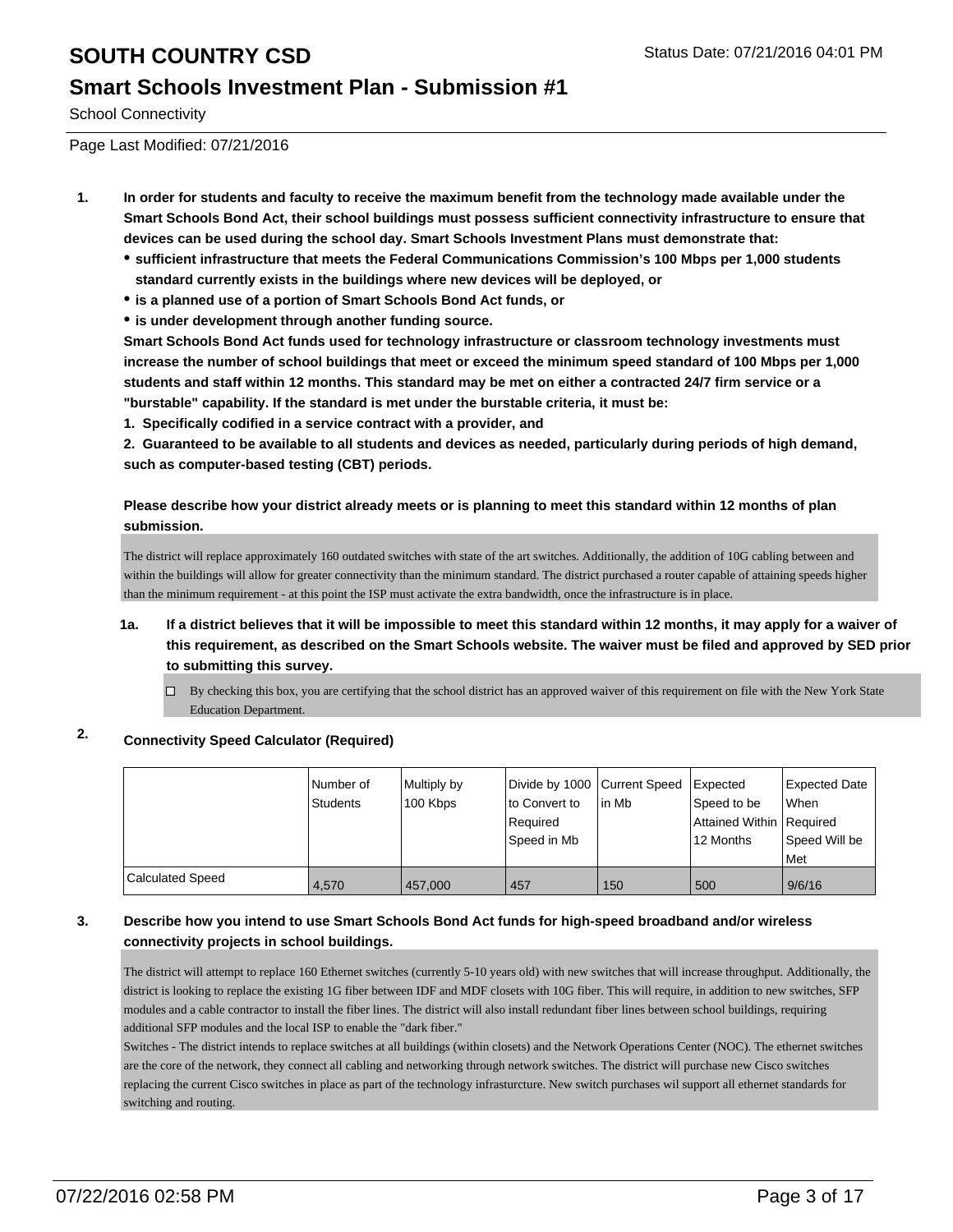### **Smart Schools Investment Plan - Submission #1**

School Connectivity

Page Last Modified: 07/21/2016

**4. Describe the linkage between the district's District Instructional Technology Plan and the proposed projects. (There should be a link between your response to this question and your response to Question 1 in Part E. Curriculum and Instruction "What are the district's plans to use digital connectivity and technology to improve teaching and learning?)**

The SSBA will help provide funding for Chromebooks, Inter-Networking, and interactive whiteboards - all of which are mentioned in the district's technology plan. These tools will allow teachers to significantly integrate 1:1 computing, collaborative learning, flipped classrooms, use of technology as a pedagogical tool to prepare students for Standards Based Assessments and Common Core. Furthermore, the presence of such devices allows students access to learn on a global level, given the resources and material(s) available through the internet.

By purchasing Chromebooks and Interactive Whiteboards district-wide, we can allow for the broad spectrum use of Google Classroom. This will allow for the digital collaboration between teachers and students; this is currently not possible with our configuration. The district is planning on upgrading to a 10G connection; we are currently at 1G connectivity. The required connectivity will allow the mobile and interactive devices to connect to a network and transfer information between teachers, students, peers in other districts and schools, faculty and the internet/cloud. As such the items requested for connectivity purposes will provide a link between resources and students to knowledge bases that coincide with the instructional goals of the district. We cannot access the cloud options (e.g. Google Classroom) without proper connections and speed. Such exposure to state of the art equipment and technology prepares students for the global job market and higher learning opportunities not available otherwise.

**5. If the district wishes to have students and staff access the Internet from wireless devices within the school building, or in close proximity to it, it must first ensure that it has a robust Wi-Fi network in place that has sufficient bandwidth to meet user demand.**

#### **Please describe how you have quantified this demand and how you plan to meet this demand.**

The district has quantified this demand by surveying the internet and district plans/initiatives. Furthermore, the technology department conducted walk-throughs independently and with licensed contractors to understand the scope of the Wi-Fi necessary districtwide. Additionally, the technology department investigated wiring contractors and their capabilities. The district solicited proposals for Wi-Fi buildout from several vendors, a district committee. Part of the evaluation included, meeting state-testing requirements, 1:1 student computing programs, ability for the creation of other Wi-Fi networks, the ability to add devices to the network, and ease/flexibility of management. Based on the input, the district evaluated the proposals accordingly and selected the vendor best suited to provide the optimal solution for the district. The upgrade is currently underway, with an expected completion date of March 2016.

**6. As indicated on Page 5 of the guidance, the Office of Facilities Planning will have to conduct a preliminary review of all capital projects, including connectivity projects.**

| Project Number        |
|-----------------------|
| 58-02-35-06-7-999-004 |
| 58-02-35-06-7-999-BA1 |

**7. Certain high-tech security and connectivity infrastructure projects may be eligible for an expedited review process as determined by the Office of Facilities Planning.**

#### **Was your project deemed eligible for streamlined review?**

Yes

**7a. Districts that choose the Streamlined Review Process will be required to certify that they have reviewed all installations with their licensed architect or engineer of record and provide that person's name and license number. The licensed professional must review the products and proposed method of installation prior to implementation and review the work during and after completion in order to affirm that the work was codecompliant, if requested.**

 $\Box$  I certify that I have reviewed all installations with a licensed architect or engineer of record.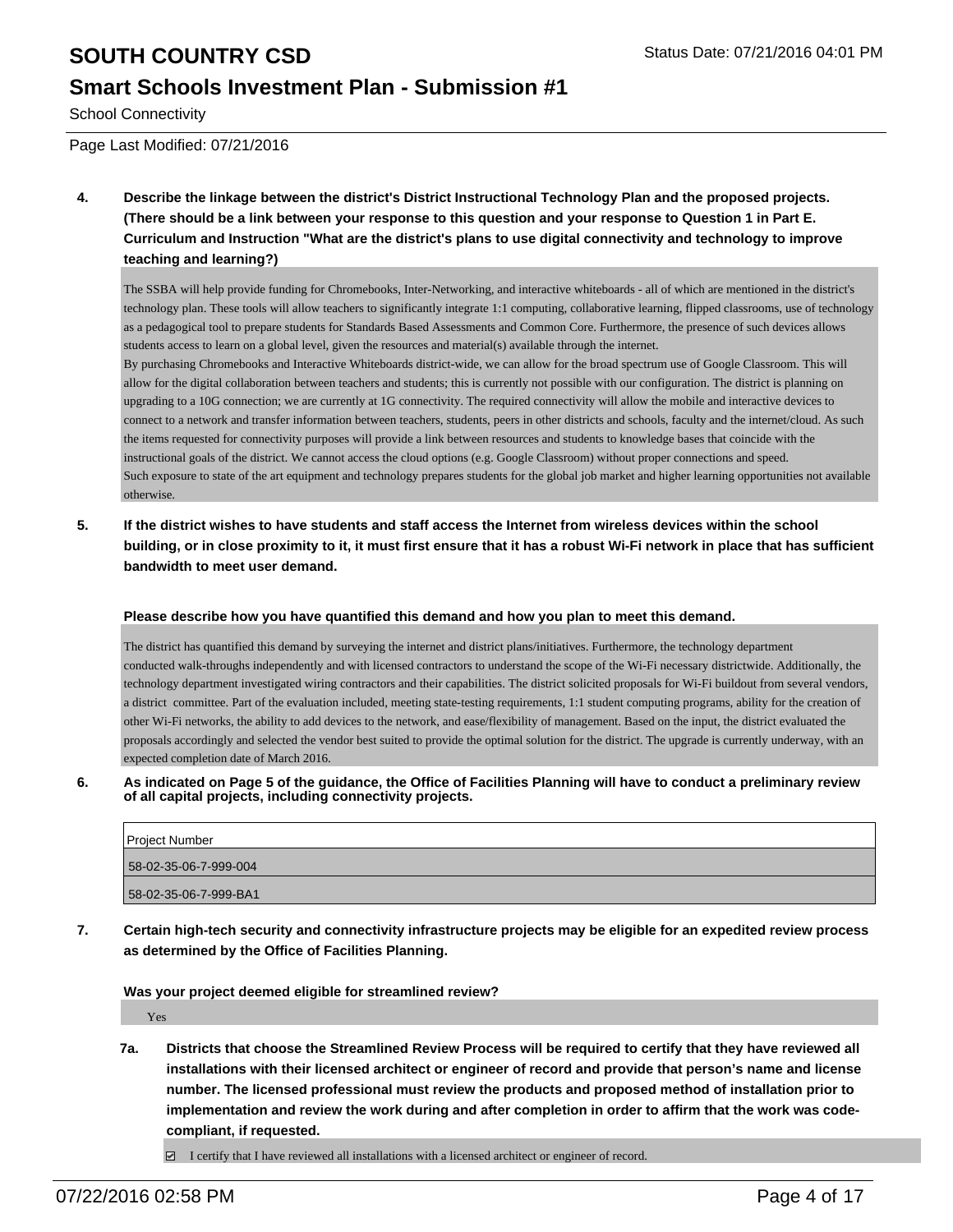### **Smart Schools Investment Plan - Submission #1**

School Connectivity

Page Last Modified: 07/21/2016

#### **8. Include the name and license number of the architect or engineer of record.**

| <i>Name</i>                 | License Number |  |  |
|-----------------------------|----------------|--|--|
| <b>Wiedersum Associates</b> | 25398          |  |  |

#### **9. If you are submitting an allocation for School Connectivity complete this table. Note that the calculated Total at the bottom of the table must equal the Total allocation for this category that you entered in the SSIP Overview overall budget.**

|                                            | Sub-<br>Allocation |
|--------------------------------------------|--------------------|
| Network/Access Costs                       | 1,275,000          |
| <b>Outside Plant Costs</b>                 | (No Response)      |
| School Internal Connections and Components | 35,000             |
| Professional Services                      | $\mathbf 0$        |
| Testing                                    | (No Response)      |
| <b>Other Upfront Costs</b>                 | (No Response)      |
| <b>Other Costs</b>                         | (No Response)      |
| Totals:                                    | 1,310,000.00       |

| Select the allowable expenditure | Item to be purchased         | Quantity | Cost per Item | <b>Total Cost</b> |
|----------------------------------|------------------------------|----------|---------------|-------------------|
| type.                            |                              |          |               |                   |
| Repeat to add another item under |                              |          |               |                   |
| each type.                       |                              |          |               |                   |
| Network/Access Costs             | Switch and Router            | 6        | 12,500        | 75,000            |
| <b>Connections/Components</b>    | <b>CORE BTS Installation</b> | 6        | 4,167         | 25,000            |
| <b>Connections/Components</b>    | <b>Fiber Demarcation</b>     | 5        | 2,000         | 10,000            |
| Network/Access Costs             | <b>Ethernet Switches</b>     | 160      | 7,500         | 1,200,000         |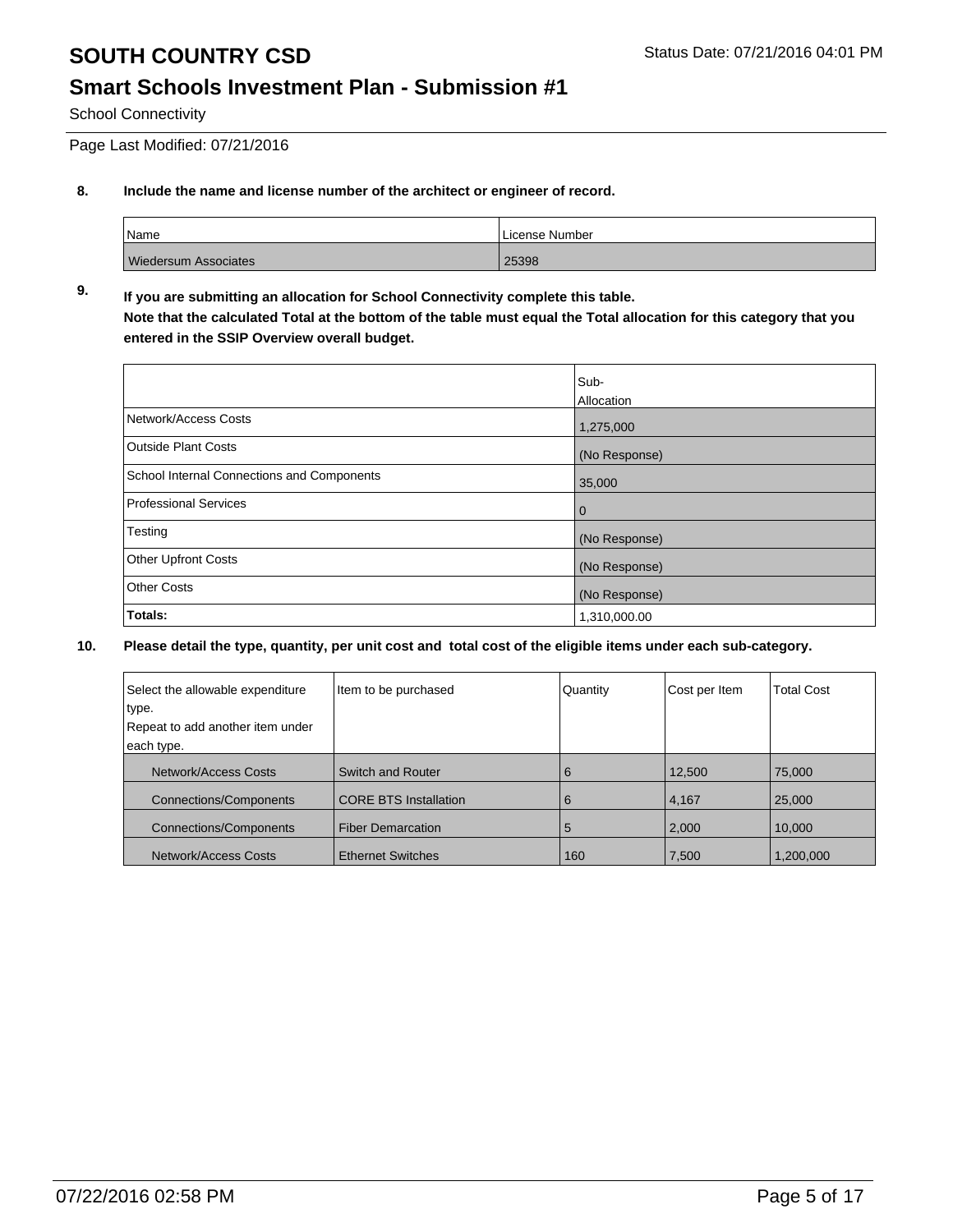#### **Smart Schools Investment Plan - Submission #1**

Community Connectivity (Broadband and Wireless)

Page Last Modified: 07/20/2016

**1. Describe how you intend to use Smart Schools Bond Act funds for high-speed broadband and/or wireless connectivity projects in the community.**

N/A

**2. Please describe how the proposed project(s) will promote student achievement and increase student and/or staff access to the Internet in a manner that enhances student learning and/or instruction outside of the school day and/or school building.**

N/A

**3. Community connectivity projects must comply with all the necessary local building codes and regulations (building and related permits are not required prior to plan submission).**

 $\Box$  I certify that we will comply with all the necessary local building codes and regulations.

**4. Please describe the physical location of the proposed investment.**

N/A

**5. Please provide the initial list of partners participating in the Community Connectivity Broadband Project, along with their Federal Tax Identification (Employer Identification) number.**

| Project Partners | l Federal ID # |
|------------------|----------------|
| (No Response)    | (No Response)  |

**6. If you are submitting an allocation for Community Connectivity, complete this table. Note that the calculated Total at the bottom of the table must equal the Total allocation for this category that you entered in the SSIP Overview overall budget.**

|                             | Sub-Allocation |
|-----------------------------|----------------|
| Network/Access Costs        | (No Response)  |
| Outside Plant Costs         | (No Response)  |
| <b>Tower Costs</b>          | (No Response)  |
| Customer Premises Equipment | (No Response)  |
| Professional Services       | (No Response)  |
| Testing                     | (No Response)  |
| <b>Other Upfront Costs</b>  | (No Response)  |
| Other Costs                 | (No Response)  |
| Totals:                     |                |

| Select the allowable expenditure | Item to be purchased | Quantity      | Cost per Item | <b>Total Cost</b> |
|----------------------------------|----------------------|---------------|---------------|-------------------|
| type.                            |                      |               |               |                   |
| Repeat to add another item under |                      |               |               |                   |
| each type.                       |                      |               |               |                   |
| (No Response)                    | (No Response)        | (No Response) | (No Response) | (No Response)     |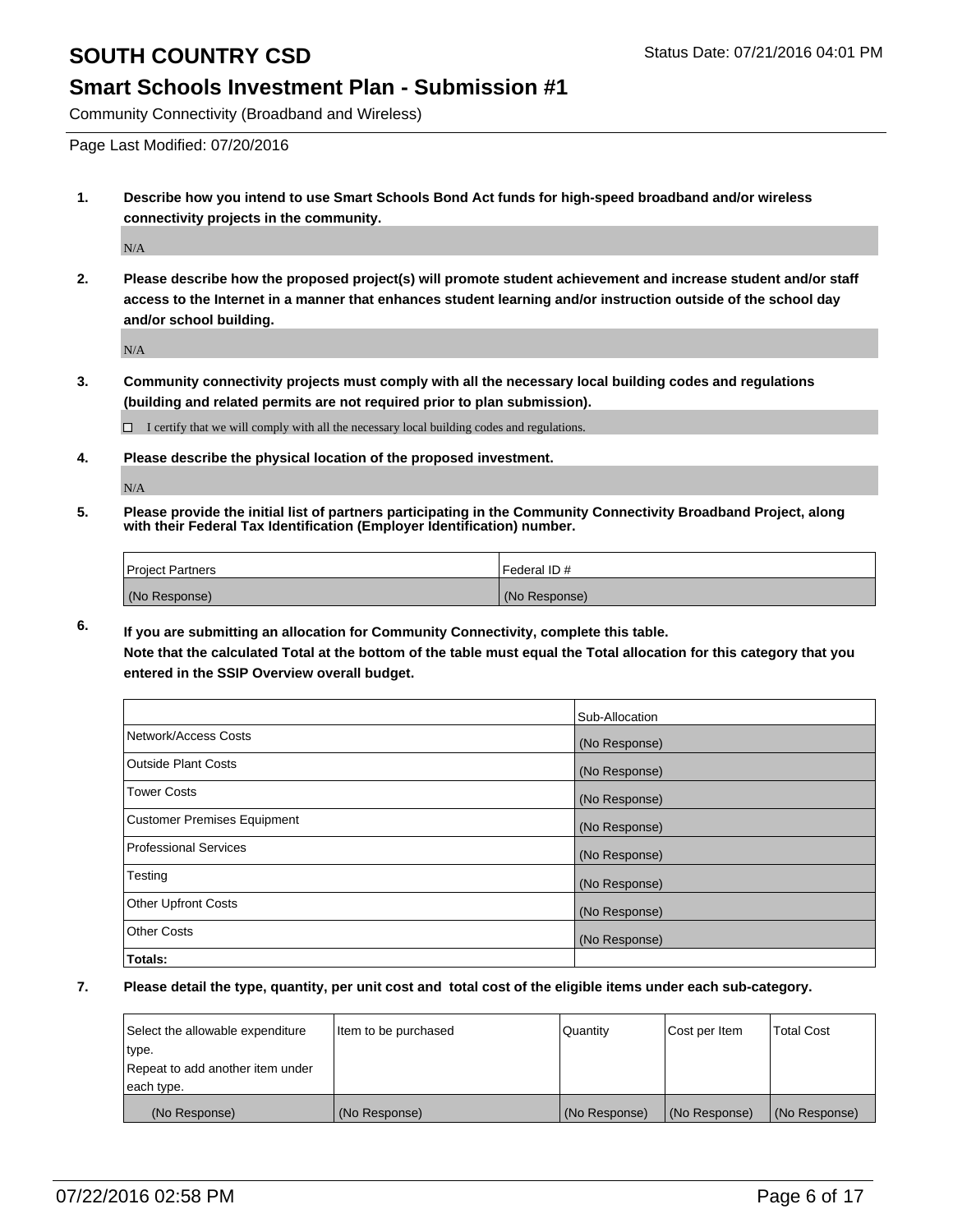### **Smart Schools Investment Plan - Submission #1**

Classroom Learning Technology

Page Last Modified: 07/20/2016

**1. In order for students and faculty to receive the maximum benefit from the technology made available under the Smart Schools Bond Act, their school buildings must possess sufficient connectivity infrastructure to ensure that devices can be used during the school day. Smart Schools Investment Plans must demonstrate that sufficient infrastructure that meets the Federal Communications Commission's 100 Mbps per 1,000 students standard currently exists in the buildings where new devices will be deployed, or is a planned use of a portion of Smart Schools Bond Act funds, or is under development through another funding source.**

**Smart Schools Bond Act funds used for technology infrastructure or classroom technology investments must increase the number of school buildings that meet or exceed the minimum speed standard of 100 Mbps per 1,000 students and staff within 12 months. This standard may be met on either a contracted 24/7 firm service or a "burstable" capability. If the standard is met under the burstable criteria, it must be:**

**1. Specifically codified in a service contract with a provider, and**

**2. Guaranteed to be available to all students and devices as needed, particularly during periods of high demand, such as computer-based testing (CBT) periods.**

**Please describe how your district already meets or is planning to meet this standard within 12 months of plan submission.**

The district will replace approximately 160 outdated switches with state of the art switches, increase bandwidth between building closets, buildings and increase the maximum through-put between the building and ISP. The district will utilize 10G cabling between and within the buildings, which will allow for greater connectivity than the minimum standard. The district purchased a router capable of attaining speeds higher than the minimum requirement - at this point the ISP must activate the extra bandwidth, once the infrastructure is in place. The district looks to complete all the necessary upgrades within the next eight months.

- **1a. If a district believes that it will be impossible to meet this standard within 12 months, it may apply for a waiver of this requirement, as described on the Smart Schools website. The waiver must be filed and approved by SED prior to submitting this survey.**
	- $\Box$  By checking this box, you are certifying that the school district has an approved waiver of this requirement on file with the New York State Education Department.

### **2. Connectivity Speed Calculator (Required)**

|                  | Number of<br>Students | Multiply by<br>100 Kbps | Divide by 1000 Current Speed<br>to Convert to<br>Reauired<br>Speed in Mb | lin Mb | Expected<br>Speed to be<br>Attained Within Required<br>12 Months | Expected Date<br><b>When</b><br>Speed Will be<br><b>Met</b> |
|------------------|-----------------------|-------------------------|--------------------------------------------------------------------------|--------|------------------------------------------------------------------|-------------------------------------------------------------|
| Calculated Speed | 4.570                 | 457.000                 | 457                                                                      | 150    | 500                                                              | 9/6/16                                                      |

#### **3. If the district wishes to have students and staff access the Internet from wireless devices within the school building, or in close proximity to it, it must first ensure that it has a robust Wi-Fi network in place that has sufficient bandwidth to meet user demand.**

**Please describe how you have quantified this demand and how you plan to meet this demand.**

The district has quantified this demand by surveying the internet and district plans/initiatives. Furthermore, the technology department conducted walk-throughs independently and with licensed contractors to understand the scope of the Wi-Fi necessary districtwide. Additionally, the technology department investigated wiring contractors and their capabilities. The district solicited proposals for Wi-Fi buildout from several vendors, with input from a district committee, the Technology Department, Business Office, and Building Principals/Staff. Part of the evaluation included: meeting statetesting requirements, 1:1 student computing programs, ability for the creation of other Wi-Fi networks, the ability to add devices to the network, and ease/flexibility of management. The wireless infrastructure was installed in its entirety, completed in May 2016. In doing so, there are several networks available, based on user level, with certain safeguards and filters in place for each. Students, staff and guests are accessing the wifi network on a daily basis.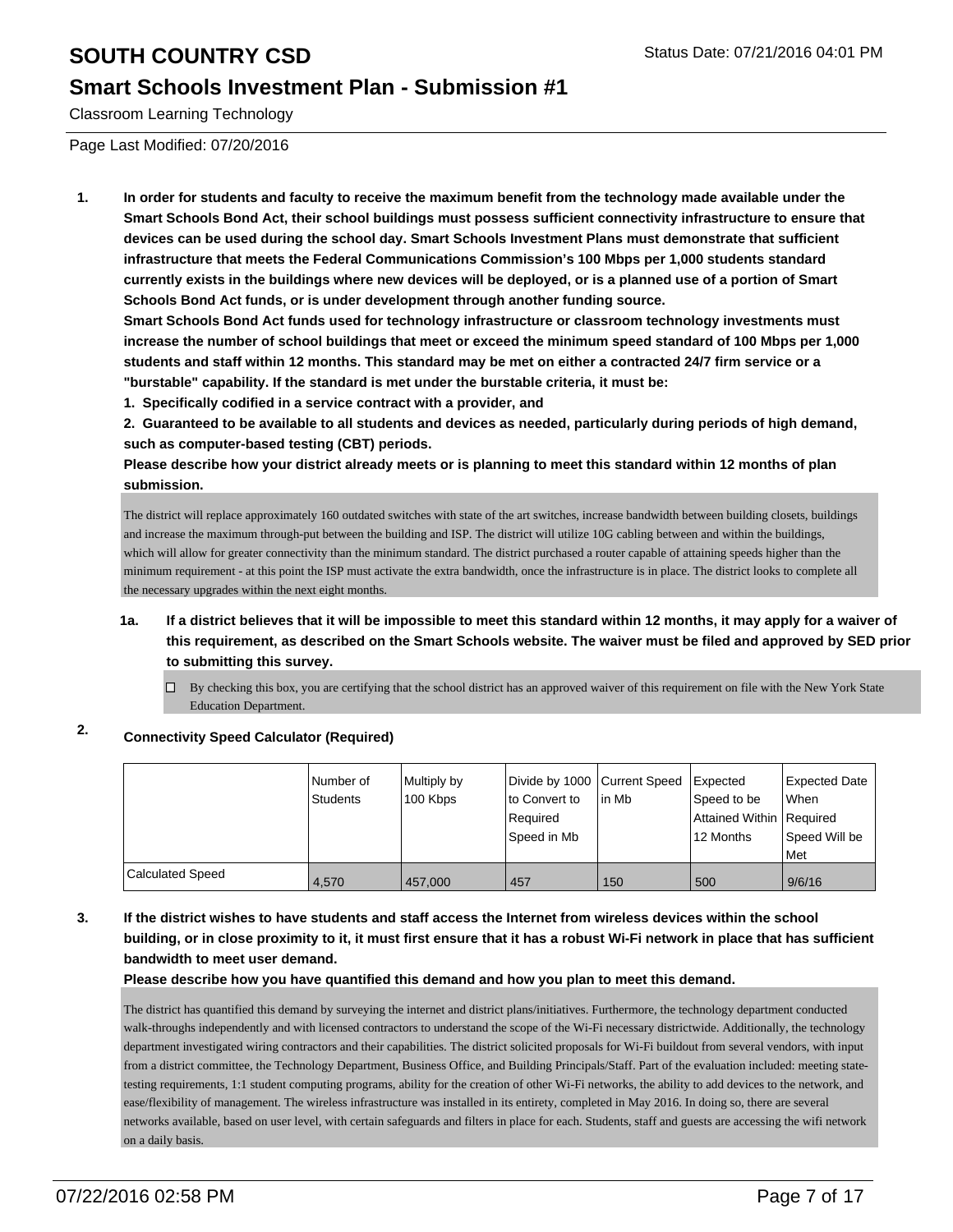### **Smart Schools Investment Plan - Submission #1**

Classroom Learning Technology

Page Last Modified: 07/20/2016

**4. All New York State public school districts are required to complete and submit an Instructional Technology Plan survey to the New York State Education Department in compliance with Section 753 of the Education Law and per Part 100.12 of the Commissioner's Regulations.**

**Districts that include educational technology purchases as part of their Smart Schools Investment Plan must have a submitted and approved Instructional Technology Plan survey on file with the New York State Education Department.**

- By checking this box, you are certifying that the school district has an approved Instructional Technology Plan survey on file with the New York State Education Department.
- **5. Describe the devices you intend to purchase and their compatibility with existing or planned platforms or systems. Specifically address the adequacy of each facility's electrical, HVAC and other infrastructure necessary to install and support the operation of the planned technology.**

Google Chromebooks - these machines will be distributed to all district teachers and students for mobile computing purposes. Chromebooks are designed to work with Google Apps for Education (GAFE). The uses include homework assignments, collaboration, digital classroom, flipped classroom, decentralized learning, and research. The district maintains a Google domain and Microsoft Office through a web portal (centrally managed) that is integrated with Active Directory. As such, Google Chromebooks will be able on the wireless platform and servers in place. Chromebooks are capable of running all web-based software owned by the district.

Desktop Computers - The district intends to purchase HP desktop computers running Microsoft Windows Operating System. These desktop computers are necessary for controlling the classrom environment, e.g. projectors, printers, digital overhead cameras, interactive whiteboards, speakers and classroom lessons. The district's planned desktop computer purchases will run Google Chrome (compatibility with Google domain), Microsoft Windows (compatible with file system and Active Directory), email system/server. The district maintains three domain controllers and several servers that handle all desktop functions currently in place.

SMART Tables - These devices will be deployed on the elementary level to assist learning with the intent of inspiring center-based learning and active collaboration among students. Each table accomodates up to eight students and 40 simultaneous touches. In conjunction with SMART Boards, the SMART Table will engage K–3 learners, as well as students with special needs in interactive discussions, problem-solving activities and small group collaboration exercises. Additionally, the development of basic motor and cognitive skills will be enhanced through the support of intuitive gestures recognized by a SMART table, such like rotate, toss and zoom. Furthermore, the interface with the SMARTExchange website will allow for a plethrora of activities for all student needs. Accessibility will occur via the district's wireless network (installed), as well as the purchase of SMARTBoards (interactive whiteboards) through the SSBA.

Each building's electrical and ventilation systems are rated for these products, and will support the devices/purchases, as the district (as a whole) underwent an upgrade to all its infrastructure between 2006 and 2011 via several bond referenda. The power and cooling requirements are within the district parameters.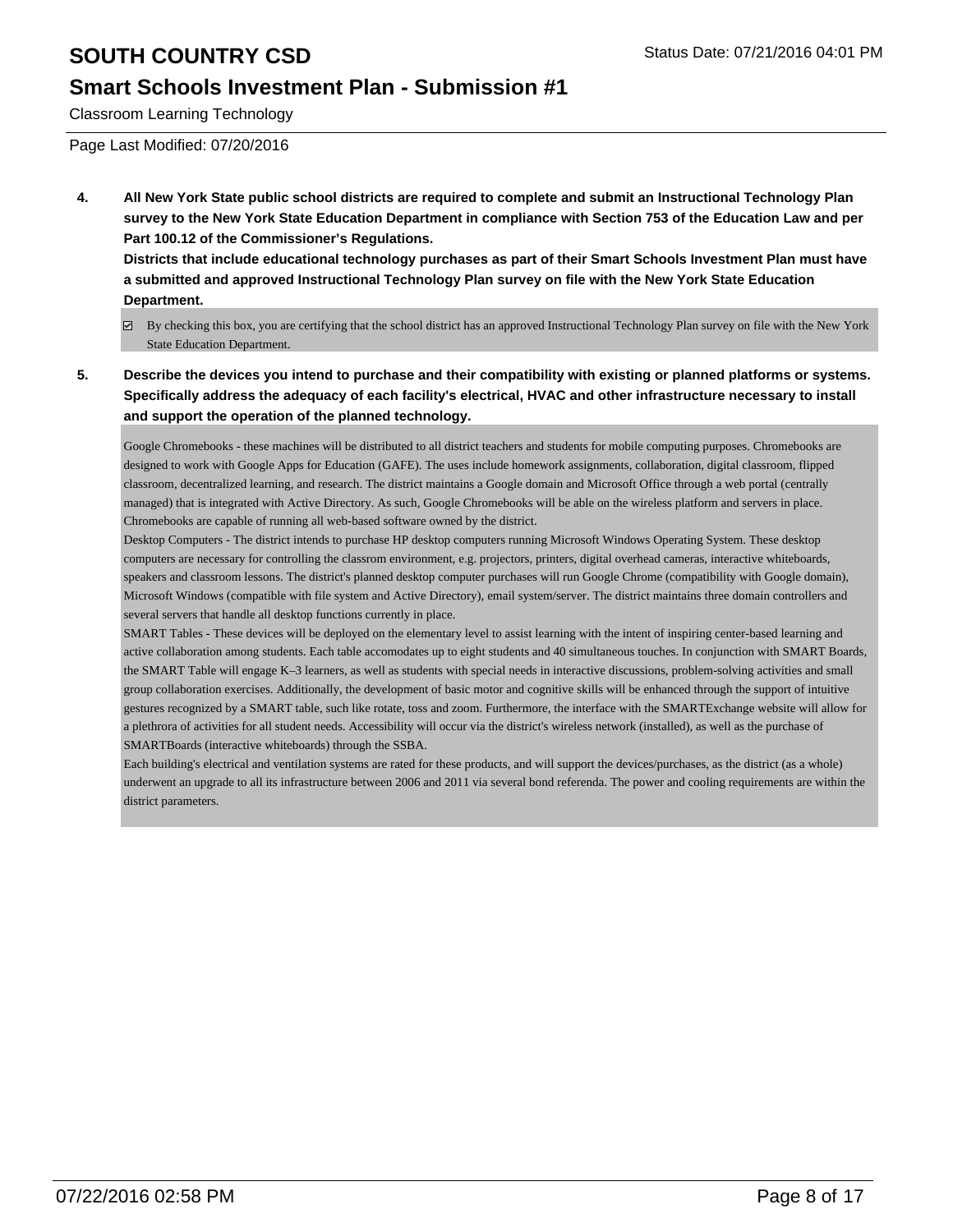#### **Smart Schools Investment Plan - Submission #1**

Classroom Learning Technology

Page Last Modified: 07/20/2016

- **6. Describe how the proposed technology purchases will:**
	- **> enhance differentiated instruction;**
	- **> expand student learning inside and outside the classroom;**
	- **> benefit students with disabilities and English language learners; and**
	- **> contribute to the reduction of other learning gaps that have been identified within the district.**

**The expectation is that districts will place a priority on addressing the needs of students who struggle to succeed in a rigorous curriculum. Responses in this section should specifically address this concern and align with the district's Instructional Technology Plan (in particular Question 2 of E. Curriculum and Instruction: "Does the district's instructional technology plan address the needs of students with disabilities to ensure equitable access to instruction, materials and assessments?" and Question 3 of the same section: "Does the district's instructional technology plan address the provision of assistive technology specifically for students with disabilities to ensure access to and participation in the general curriculum?"**

In times of higher learning standards, it is imperative that teachers are equipped with the necessary resources to meet the needs of their students. Differentiation in the classroom involves tailoring instruction to meet the varied levels of readiness, learning needs, and student interest. We will use technology as an effective tool to engage learners who demonstrate varied learning needs. The use of technology, specifically wi-fi access in schools, Chromebooks, Smart Tables, 3-D printers, zSpace, and/or Interactive Whiteboards will aid in enhancing our teachers' ability to differentiate instruction. Students grow and develop at different rates, they learn in different ways and at different speeds. We will use technology to make it possible to pace lessons appropriately for each student's learning level in a specific content area. Furthermore, technology will be used to promote learning in the multiple intelligences and afford students the opportunity to engage in adaptive testing regularly. Teachers will be able to obtain data on students' performance instantly, increasing their ability to adjust lesson plans and instruction in a timely matter, preventing potential student learning gaps. Alan Levin says it well: But It's Not About The Tools.....I can buy all the best tools at Home Depot and still not be able to build anything well; what is more important is the craft of creating a powerful message. The utilization of 21st century technology will allow us to unlock ALL students' creative potential.

We seek to implement chromebooks (1:1) in grade 4 and 5 classrooms first. Following, we will phase in two grades per year, until we have provided students in grades  $2 - 12$  with a chromebook. The aforementioned initiative will be instrumental in improving teaching and learning for our students inside as well as outside of the classroom. Teachers will utilize google classroom to increase student engagement and collaboration. Students learn best by collaborating with their peers. This initiative will enable students to share, critique, and provide feedback, enhancing their ability to learn. The sharing and collaboration does not end at dismissal of the school day as homework assignments will require students to stay engaged and collaborate from home on the google platform. Teachers will use Google Apps, Google Classroom, and Google Docs. In addition, teachers will learn and share Apps applicable to their content area as a means of enhancing student learning opportunities in the classroom and outside of the school day. Lastly, we will utilize technology to equip our after school program offerings with the necessary resources to accelerate student learning, specifically those who are performing below grade level.

The adoption of 21st century technology will ensure that students who are in need of equitable access do indeed have it. The district takes great pride in ensuring that the inclusion of technology are included within a student's IEP in order to address each individual child's learning targets. To that end, given the varied learning needs of Students with disabilities as well as English Language Learners, the purchase of additional technology resources will be used to personalize education. For example, English Language Learners will be able to utilize the text to voice feature during instructional time as a support toward vocabulary/academic language development. Additional technology resources will ensure equitable distribution and that access to technology equipment are available for students. Furthermore, we will establish provisions for assistive technology to ensure access and participation in the general curriculum for Students with disabilities as well as English Language Learners. In addition, our teachers will utilize varied apps that will aid in improving academic language, communication, and language acquisition to support personalization of learning. As mentioned earlier, our technology purchases will enhance teachers' ability to differentiate instruction, reducing/closing students' learning gaps. The 1:1 initiative will level the playing field for some of our secondary students who do not have access to technology in their home. Our soon to be 21st century technology classrooms will promote high levels of interactivity, increase student engagement, and make data available quickly in order for teachers to intervene before a student's leaning "crack" becomes a "gap." Furthermore, we will use additional technology to provide blended learning opportunities for students in after school programs to supplement the needs of students, reducing the learning gap.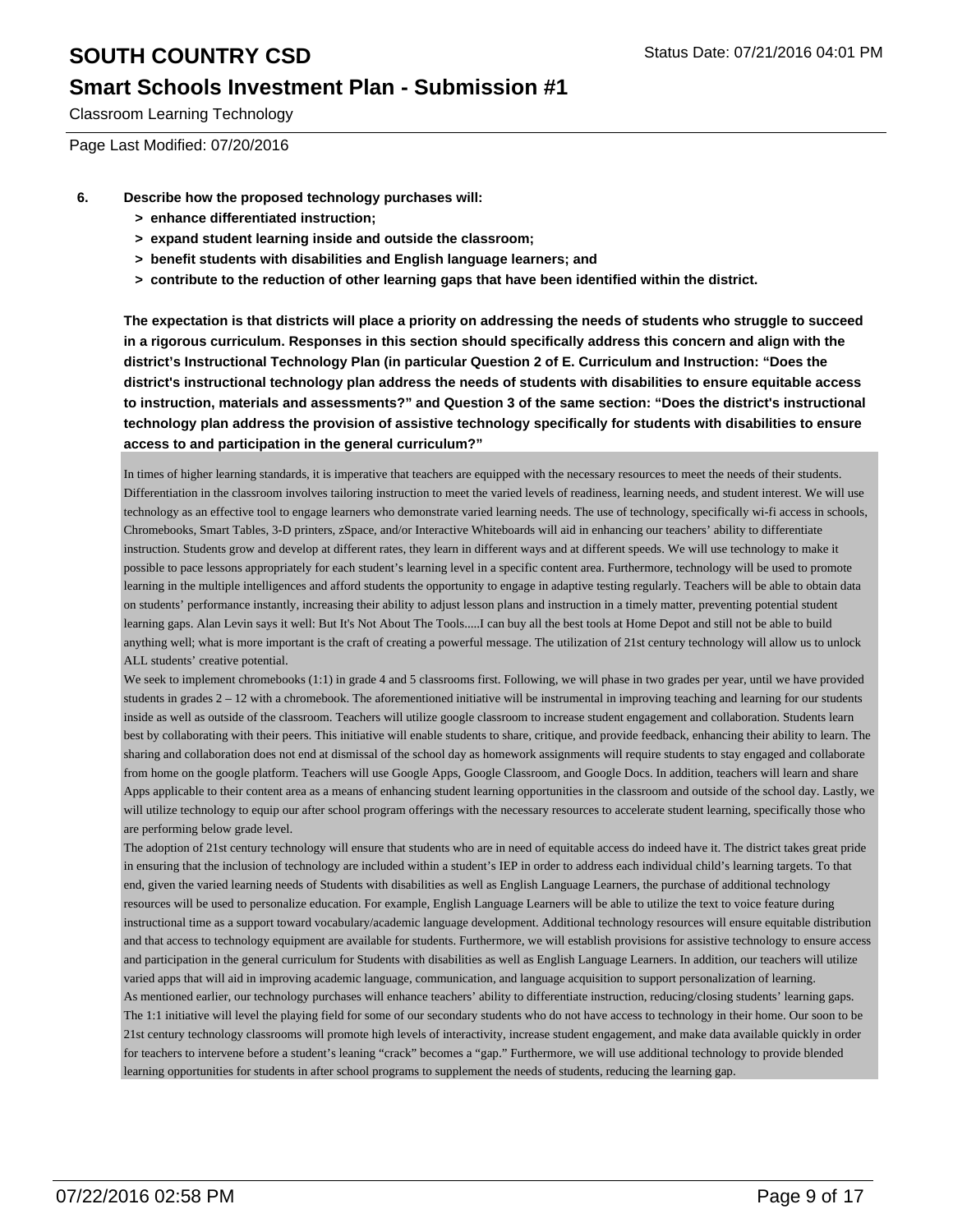### **Smart Schools Investment Plan - Submission #1**

Classroom Learning Technology

Page Last Modified: 07/20/2016

**7. Where appropriate, describe how the proposed technology purchases will enhance ongoing communication with parents and other stakeholders and help the district facilitate technology-based regional partnerships, including distance learning and other efforts.**

By purchasing Chromebooks for each teacher and student, parents will have a real time view into the coursework that students are working on and completing. Parents will also see the students working on their projects online. Teachers will be able to post assignments online, and parents will have access to seeing when those projects are due, and what the nature of them are. When mobile devices of this nature are given to students and teachers, the learning does not stop when the child leaves the classroom. Learning can now continue past the physical location of the classroom and into the home, regardless of day or time. Chromebooks and Google Chrome can be given to students wherever they may be which allows for them to participate in distance learning opportunities.

**8. Describe the district's plan to provide professional development to ensure that administrators, teachers and staff can employ the technology purchased to enhance instruction successfully.**

**Note: This response should be aligned and expanded upon in accordance with your district's response to Question 1 of F. Professional Development of your Instructional Technology Plan: "Please provide a summary of professional development offered to teachers and staff, for the time period covered by this plan, to support technology to enhance teaching and learning. Please include topics, audience and method of delivery within your summary."**

The district receives Title IIA money for the purposes of professional development, and will begin using its allocation toward professional development focusing on Chromebook use in classrooms, use of technology (and methods) in instruction, and parent engagement with student technologies. Additionally, BOCES holds technology seminars and conferences that teachers, administrators and staff continue to attend. Contracted agencies provide knowledge transfer and professional development to users as part of their agreements, and the district plans on utilizing any available opportunities from such vendors. Annually, the district allocates general fund monies for conferences and workshops; administration will begin to focus PD monies on technology purchased through the SSBA. The district's recently settled teacher's contract calls for increased professional development hours, which will allow for additional PD time offered to the unit, which will primarily focus on instructional uses of mobile devices and interactive whiteboards. This will be a recurring, annual investment as we understand the technology further.

- **9. Districts must contact the SUNY/CUNY teacher preparation program that supplies the largest number of the district's new teachers to request advice on innovative uses and best practices at the intersection of pedagogy and educational technology.**
	- $\boxtimes$  By checking this box, you certify that you have contacted the SUNY/CUNY teacher preparation program that supplies the largest number of your new teachers to request advice on these issues.
	- **9a. Please enter the name of the SUNY or CUNY Institution that you contacted.**

SUNY - Stony Brook

**9b. Enter the primary Institution phone number.**

631-632-6000

**9c. Enter the name of the contact person with whom you consulted and/or will be collaborating with on innovative uses of technology and best practices.**

Dorit Kaufman

**10. A district whose Smart Schools Investment Plan proposes the purchase of technology devices and other hardware must account for nonpublic schools in the district.**

**Are there nonpublic schools within your school district?**

**Ø** Yes

 $\square$  No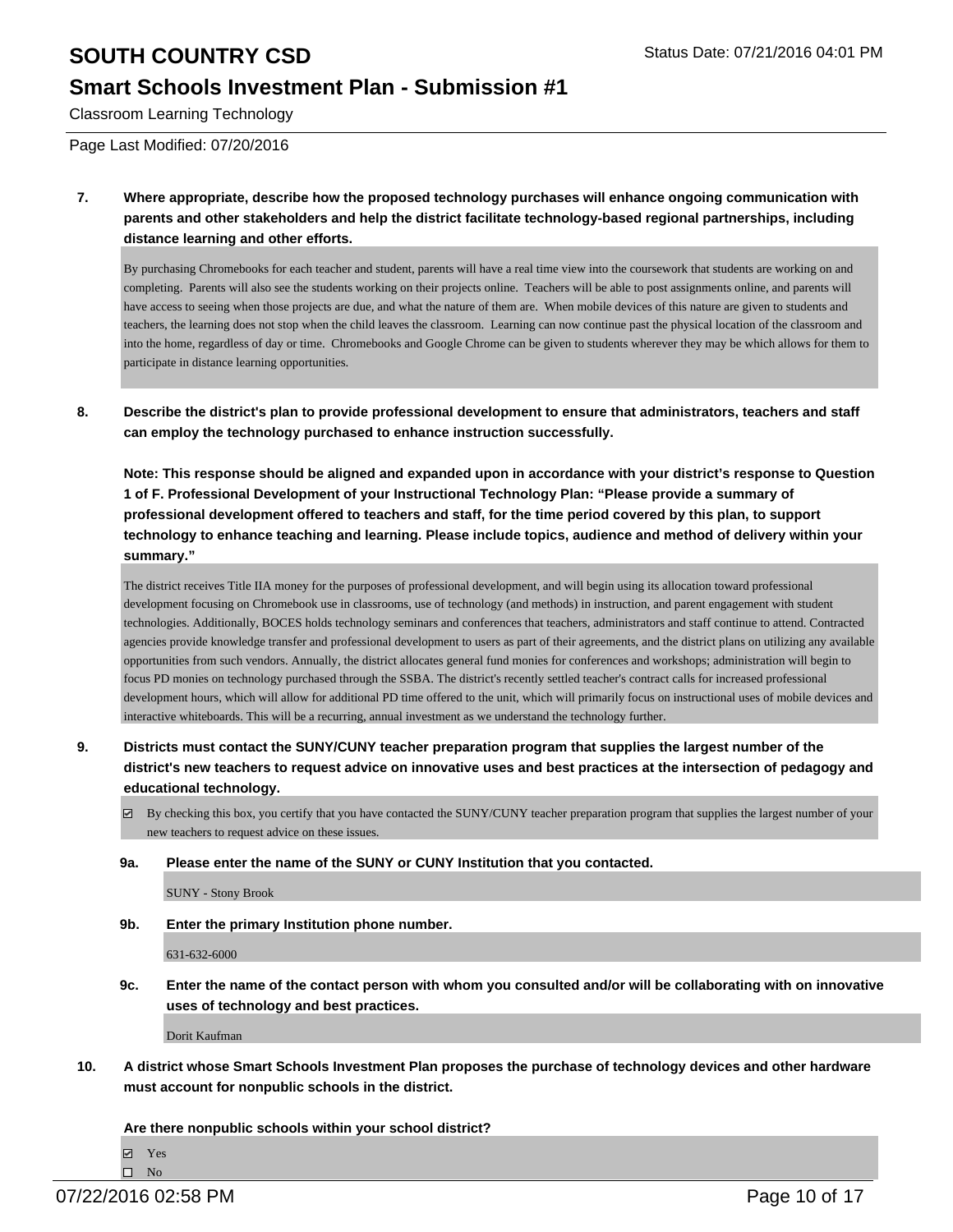#### **Smart Schools Investment Plan - Submission #1**

Classroom Learning Technology

Page Last Modified: 07/20/2016

**10a. Describe your plan to loan purchased hardware to nonpublic schools within your district. The plan should use your district's nonpublic per-student loan amount calculated below, within the framework of the guidance. Please enter the date by which nonpublic schools must request classroom technology items. Also, specify in your response the devices that the nonpublic schools have requested, as well as in the in the Budget and the Expenditure Table at the end of the page.**

As part of developing the District's Smart Schools Bond Act plan, representatives met on several occasions during the 14-15 and 15-16 school years with administrators and staff from the Victory Christian Academy, located in Patchogue, NY and within district borders. Per the 14-15 database, Victory Christian Academy enrolls **57** students in a non-public school PK-12 setting, which determines their eligible allocation per NYSED guidelines.

 Similar to the South Country Central School District's initiatives, Victory Christian will receive standard issued Chromebooks, priced at \$250 each. Based on the 2014-15 enrollment provided by NYSED, the total allocation for devices toward Victory Christian Academy is \$14,250 and the District will order the devices on behalf of the school. The amount above represents the maximum non-public school allocation of \$250 per NYSED; the actual calculated allocation is \$437, which exceeds the established threshold.

 Furthermore, the District is willing to provide the management services for the device, should Victory Christian opt for this course of action; this will aid the district with remote management and monitoring options. However, if Victory Christian opts to manage and use the devices at the discretion of their network standards and specifications, the District will not provide management services for the loaned devices. Upon ordering of Chromebooks, the District will inform the vendor to provide a setup designed specifically for Victory Christian, one that does not include or utilize the District's network specifications (which would limit their functionality). Once received, the District would inventory the devices, test their capabilities, and operate the devices alongside Victory Christian staff to ensure performance and operations.

 Upon finalization of enrollment, the District will request an enrollment roster and formal request by September 1st in order to deploy the devices. Furthermore, the District will deliver the devices and develop a log/sign-out sheet with required signatures from the student/parent/guardian (confirming receipt of device), and also by Victory Christian administration. We expect to deliver the devices within ten days to two weeks of receipt from the vendor. The Technology and Business Offices will review and maintain the log, and will follow-up with Victory Christian throughout the year regarding status of devices, feedback and any necessary maintenance or warranty replacement. At the conclusion of the school year, the District will contact Victory Christian Academy regarding the scheduled return of devices (no later than June 30th), and will require student and staff signatures, confirming the return of devices to the District. Once returned, the district will inspect and perform any necessary maintenance in preparation of the following year.

**10b. A final Smart Schools Investment Plan cannot be approved until school authorities have adopted regulations specifying the date by which requests from nonpublic schools for the purchase and loan of Smart Schools Bond Act classroom technology must be received by the district.**

 $\boxtimes$  By checking this box, you certify that you have such a plan and associated regulations in place that have been made public.

### **11. Nonpublic Classroom Technology Loan Calculator**

**The Smart Schools Bond Act provides that any Classroom Learning Technology purchases made using Smart Schools funds shall be lent, upon request, to nonpublic schools in the district. However, no school district shall be required to loan technology in amounts greater than the total obtained and spent on technology pursuant to the Smart Schools Bond Act and the value of such loan may not exceed the total of \$250 multiplied by the nonpublic school enrollment in the base year at the time of enactment. See:**

**http://www.p12.nysed.gov/mgtserv/smart\_schools/docs/Smart\_Schools\_Bond\_Act\_Guidance\_04.27.15\_Final.pdf.**

|                                       | 1. Classroom<br>Technology<br>Sub-allocation | l 2. Public<br>Enrollment<br>$(2014 - 15)$ | l 3. Nonpublic<br>Enrollment<br>$(2014 - 15)$ | l 4. Sum of<br>Public and<br>l Nonpublic<br>Enrollment | 15. Total Per<br>Pupil Sub-<br>lallocation | 6. Total<br>Nonpublic Loan<br>Amount |
|---------------------------------------|----------------------------------------------|--------------------------------------------|-----------------------------------------------|--------------------------------------------------------|--------------------------------------------|--------------------------------------|
| Calculated Nonpublic Loan<br>l Amount | .983.250                                     | 4.476                                      | 57                                            | 4.533                                                  | 438                                        | 14.250                               |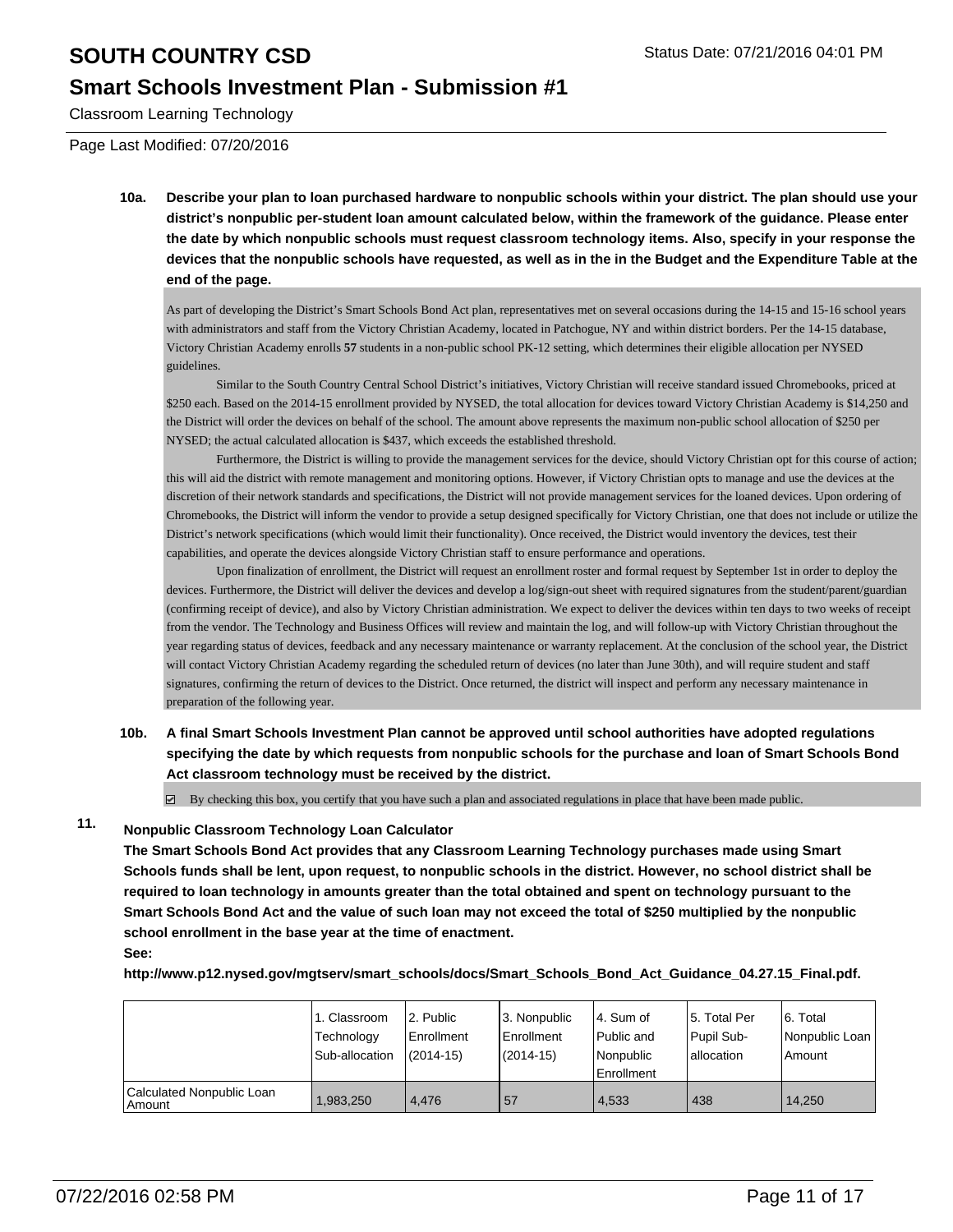### **Smart Schools Investment Plan - Submission #1**

Classroom Learning Technology

Page Last Modified: 07/20/2016

**12. To ensure the sustainability of technology purchases made with Smart Schools funds, districts must demonstrate a long-term plan to maintain and replace technology purchases supported by Smart Schools Bond Act funds. This sustainability plan shall demonstrate a district's capacity to support recurring costs of use that are ineligible for Smart Schools Bond Act funding such as device maintenance, technical support, Internet and wireless fees, maintenance of hotspots, staff professional development, building maintenance and the replacement of incidental items. Further, such a sustainability plan shall include a long-term plan for the replacement of purchased devices and equipment at the end of their useful life with other funding sources.**

 $\boxtimes$  By checking this box, you certify that the district has a sustainability plan as described above.

**13. Districts must ensure that devices purchased with Smart Schools Bond funds will be distributed, prepared for use, maintained and supported appropriately. Districts must maintain detailed device inventories in accordance with generally accepted accounting principles.**

 $\boxtimes$  By checking this box, you certify that the district has a distribution and inventory management plan and system in place.

**14. If you are submitting an allocation for Classroom Learning Technology complete this table. Note that the calculated Total at the bottom of the table must equal the Total allocation for this category that you entered in the SSIP Overview overall budget.**

|                          | Sub-Allocation |
|--------------------------|----------------|
| Interactive Whiteboards  | 470,000        |
| <b>Computer Servers</b>  | (No Response)  |
| <b>Desktop Computers</b> | 252,000        |
| Laptop Computers         | 1,261,250      |
| <b>Tablet Computers</b>  | l 0            |
| <b>Other Costs</b>       | l 0            |
| Totals:                  | 1,983,250.00   |

| Select the allowable expenditure<br>type. | Item to be Purchased                        | Quantity | Cost per Item | <b>Total Cost</b> |
|-------------------------------------------|---------------------------------------------|----------|---------------|-------------------|
| Repeat to add another item under          |                                             |          |               |                   |
| each type.                                |                                             |          |               |                   |
| Interactive Whiteboards                   | Interactive WhiteBoard                      | 40       | 3,750         | 150,000           |
| Interactive Whiteboards                   | <b>SMART Tables</b>                         | 40       | 8,000         | 320,000           |
| <b>Desktop Computers</b>                  | <b>HP Desktop Machines</b>                  | 600      | 420           | 252,000           |
| <b>Laptop Computers</b>                   | Chromebooks - Touchscreen                   | 950      | 275           | 261,250           |
| <b>Laptop Computers</b>                   | Chromebooks - Standard                      | 3943     | 250           | 985,750           |
| <b>Laptop Computers</b>                   | Chromebooks - Standard (Private)<br>School) | 57       | 250           | 14,250            |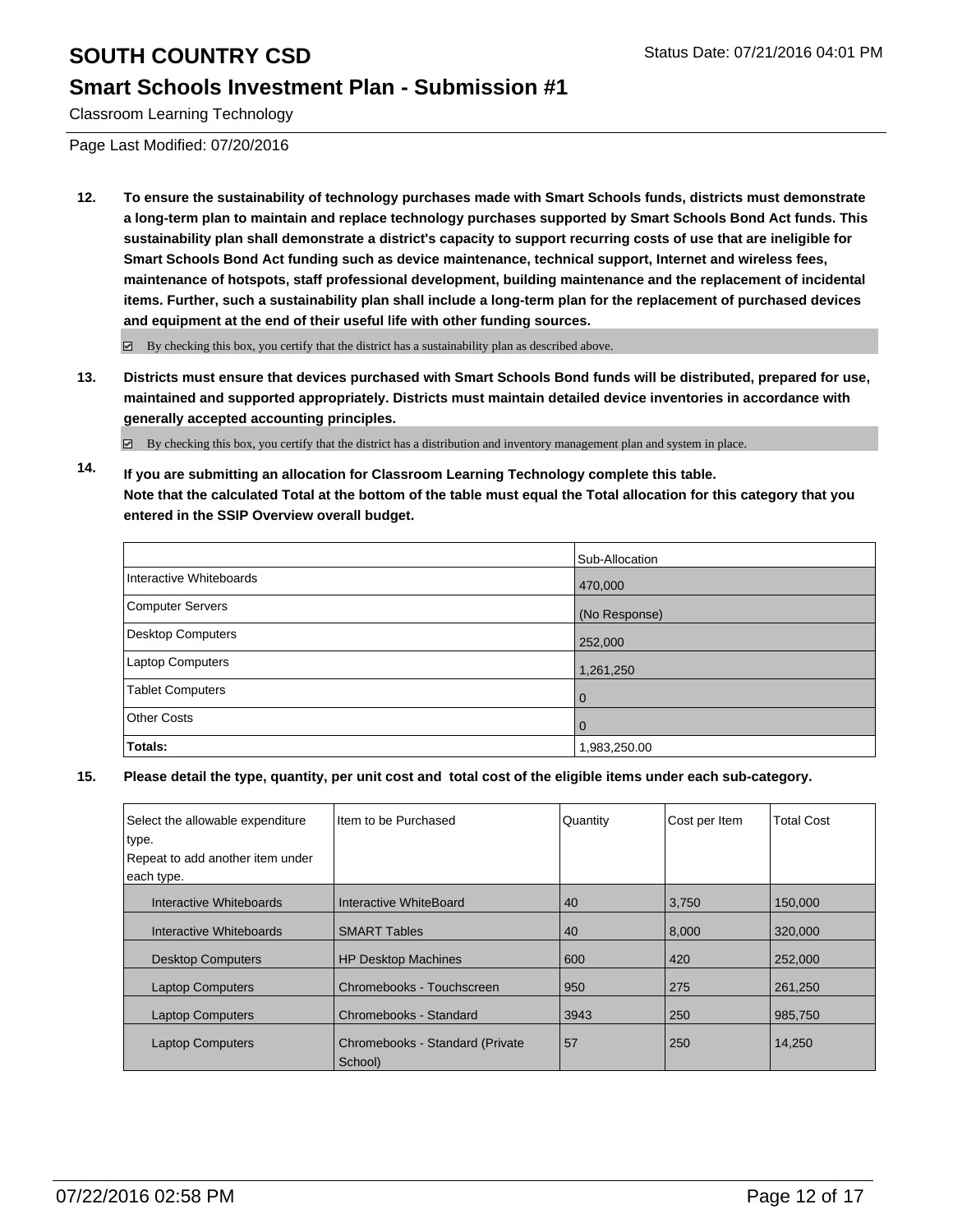### **Smart Schools Investment Plan - Submission #1**

Pre-Kindergarten Classrooms

Page Last Modified: 07/20/2016

**1. Provide information regarding how and where the district is currently serving pre-kindergarten students and justify the need for additional space with enrollment projections over 3 years.**

(No Response)

- **2. Describe the district's plan to construct, enhance or modernize education facilities to accommodate prekindergarten programs. Such plans must include:**
	- **Specific descriptions of what the district intends to do to each space;**
	- **An affirmation that pre-kindergarten classrooms will contain a minimum of 900 square feet per classroom;**
	- **The number of classrooms involved;**
	- **The approximate construction costs per classroom; and**
	- **Confirmation that the space is district-owned or has a long-term lease that exceeds the probable useful life of the improvements.**

(No Response)

**3. Smart Schools Bond Act funds may only be used for capital construction costs. Describe the type and amount of additional funds that will be required to support ineligible ongoing costs (e.g. instruction, supplies) associated with any additional pre-kindergarten classrooms that the district plans to add.**

(No Response)

**4. All plans and specifications for the erection, repair, enlargement or remodeling of school buildings in any public school district in the State must be reviewed and approved by the Commissioner. Districts that plan capital projects using their Smart Schools Bond Act funds will undergo a Preliminary Review Process by the Office of Facilities Planning.**

| <b>Project Number</b> |  |
|-----------------------|--|
| (No Response)         |  |

**5. If you have made an allocation for Pre-Kindergarten Classrooms, complete this table.**

**Note that the calculated Total at the bottom of the table must equal the Total allocation for this category that you entered in the SSIP Overview overall budget.**

|                                          | Sub-Allocation |
|------------------------------------------|----------------|
| Construct Pre-K Classrooms               | (No Response)  |
| Enhance/Modernize Educational Facilities | (No Response)  |
| <b>Other Costs</b>                       | (No Response)  |
| Totals:                                  |                |

| Select the allowable expenditure | litem to be purchased | Quantity      | Cost per Item | <b>Total Cost</b> |
|----------------------------------|-----------------------|---------------|---------------|-------------------|
| type.                            |                       |               |               |                   |
| Repeat to add another item under |                       |               |               |                   |
| each type.                       |                       |               |               |                   |
| (No Response)                    | (No Response)         | (No Response) | (No Response) | (No Response)     |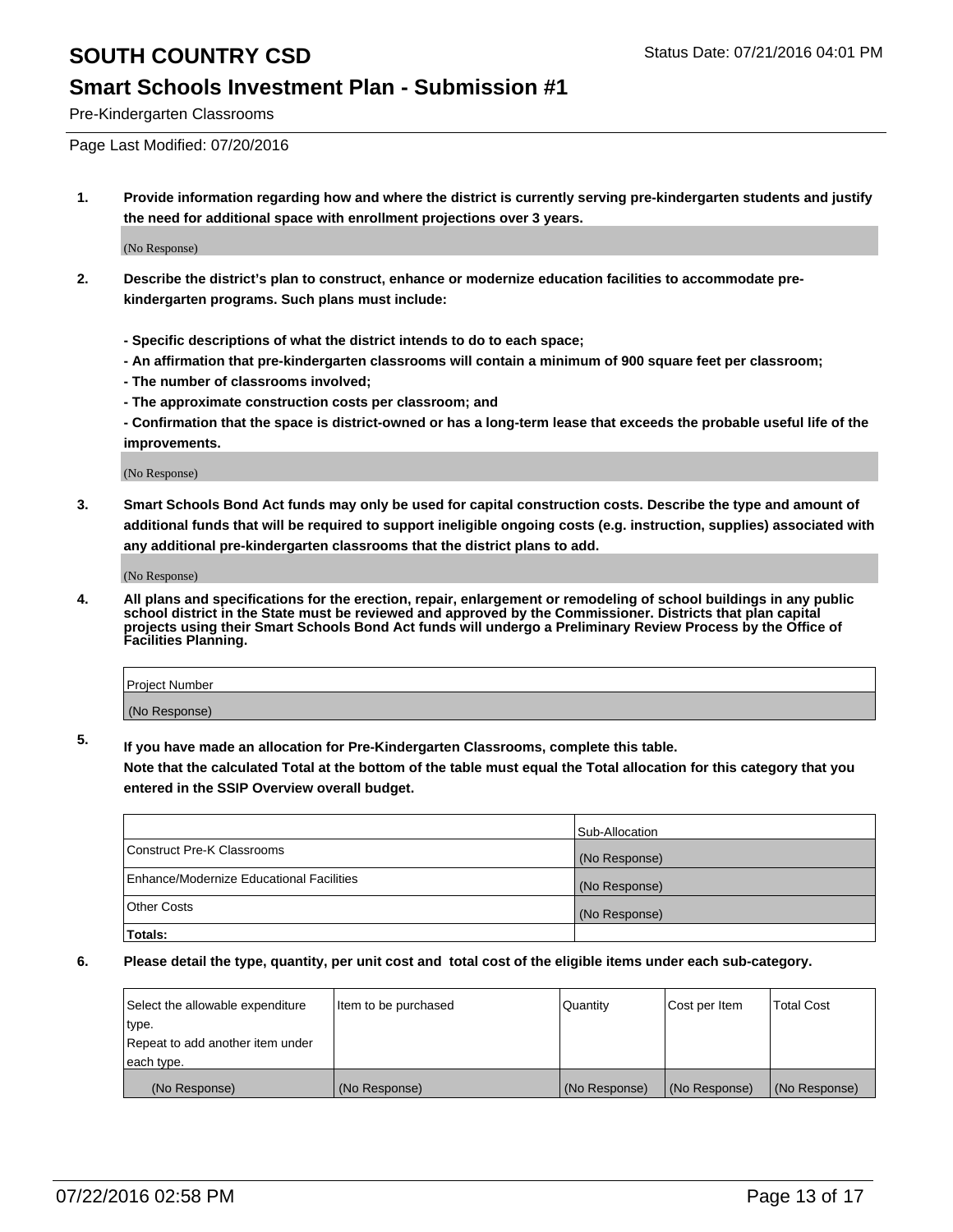### **Smart Schools Investment Plan - Submission #1**

Replace Transportable Classrooms

Page Last Modified: 07/20/2016

**1. Describe the district's plan to construct, enhance or modernize education facilities to provide high-quality instructional space by replacing transportable classrooms.**

N/A

**2. All plans and specifications for the erection, repair, enlargement or remodeling of school buildings in any public school district in the State must be reviewed and approved by the Commissioner. Districts that plan capital projects using their Smart Schools Bond Act funds will undergo a Preliminary Review Process by the Office of Facilities Planning.**

| <b>Project Number</b> |  |
|-----------------------|--|
| (No Response)         |  |

**3. For large projects that seek to blend Smart Schools Bond Act dollars with other funds, please note that Smart Schools Bond Act funds can be allocated on a pro rata basis depending on the number of new classrooms built that directly replace transportable classroom units.**

**If a district seeks to blend Smart Schools Bond Act dollars with other funds describe below what other funds are being used and what portion of the money will be Smart Schools Bond Act funds.**

N/A

**4. If you have made an allocation for Replace Transportable Classrooms, complete this table. Note that the calculated Total at the bottom of the table must equal the Total allocation for this category that you entered in the SSIP Overview overall budget.**

|                                                | Sub-Allocation |
|------------------------------------------------|----------------|
| Construct New Instructional Space              | (No Response)  |
| Enhance/Modernize Existing Instructional Space | (No Response)  |
| Other Costs                                    | (No Response)  |
| Totals:                                        |                |

| Select the allowable expenditure | Item to be purchased | Quantity      | Cost per Item | <b>Total Cost</b> |
|----------------------------------|----------------------|---------------|---------------|-------------------|
| type.                            |                      |               |               |                   |
| Repeat to add another item under |                      |               |               |                   |
| each type.                       |                      |               |               |                   |
| (No Response)                    | (No Response)        | (No Response) | (No Response) | (No Response)     |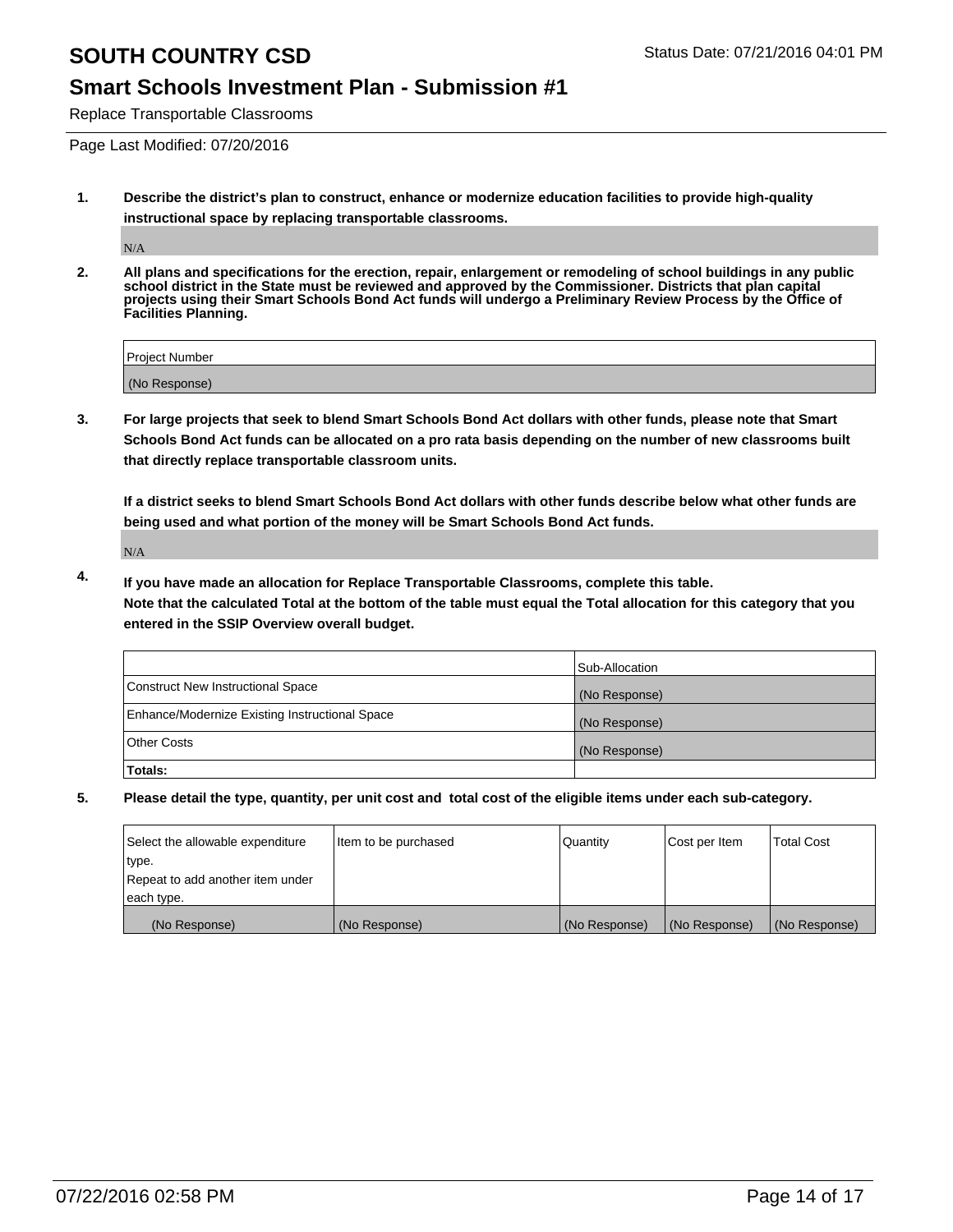#### **Smart Schools Investment Plan - Submission #1**

High-Tech Security Features

Page Last Modified: 07/20/2016

#### **1. Describe how you intend to use Smart Schools Bond Act funds to install high-tech security features in school buildings and on school campuses.**

The district will look to replace existing video surveillance servers with state-of the art servers, software upgrades and improved functionality of the door-access server, installation of panic switches ("hot buttons"), wireless FOB's, and integration of camera server and door access server to allow for access specific surveillance. The district will also install additional door swipes and cameras at the district's new Community Center and the addition of a server and software for remote monitoring via wireless devices.

**2. All plans and specifications for the erection, repair, enlargement or remodeling of school buildings in any public school district in the State must be reviewed and approved by the Commissioner. Districts that plan capital projects using their Smart Schools Bond Act funds will undergo a Preliminary Review Process by the Office of Facilities Planning.** 

| Project Number        |  |
|-----------------------|--|
| 58-02-35-06-7-999-BA1 |  |
| 58-02-35-06-7-999-004 |  |

- **3. Was your project deemed eligible for streamlined Review?**
	- Yes
	- **Ø** No
- **4. Include the name and license number of the architect or engineer of record.**

| <i>Name</i>                 | License Number |
|-----------------------------|----------------|
| <b>Wiedersum Associates</b> | 25398          |

**5. If you have made an allocation for High-Tech Security Features, complete this table. Note that the calculated Total at the bottom of the table must equal the Total allocation for this category that you entered in the SSIP Overview overall budget.**

|                                                      | Sub-Allocation |
|------------------------------------------------------|----------------|
| Capital-Intensive Security Project (Standard Review) | $\Omega$       |
| Electronic Security System                           | 233,000        |
| <b>Entry Control System</b>                          | 87,000         |
| Approved Door Hardening Project                      | $\Omega$       |
| Other Costs                                          | (No Response)  |
| <b>Totals:</b>                                       | 320,000.00     |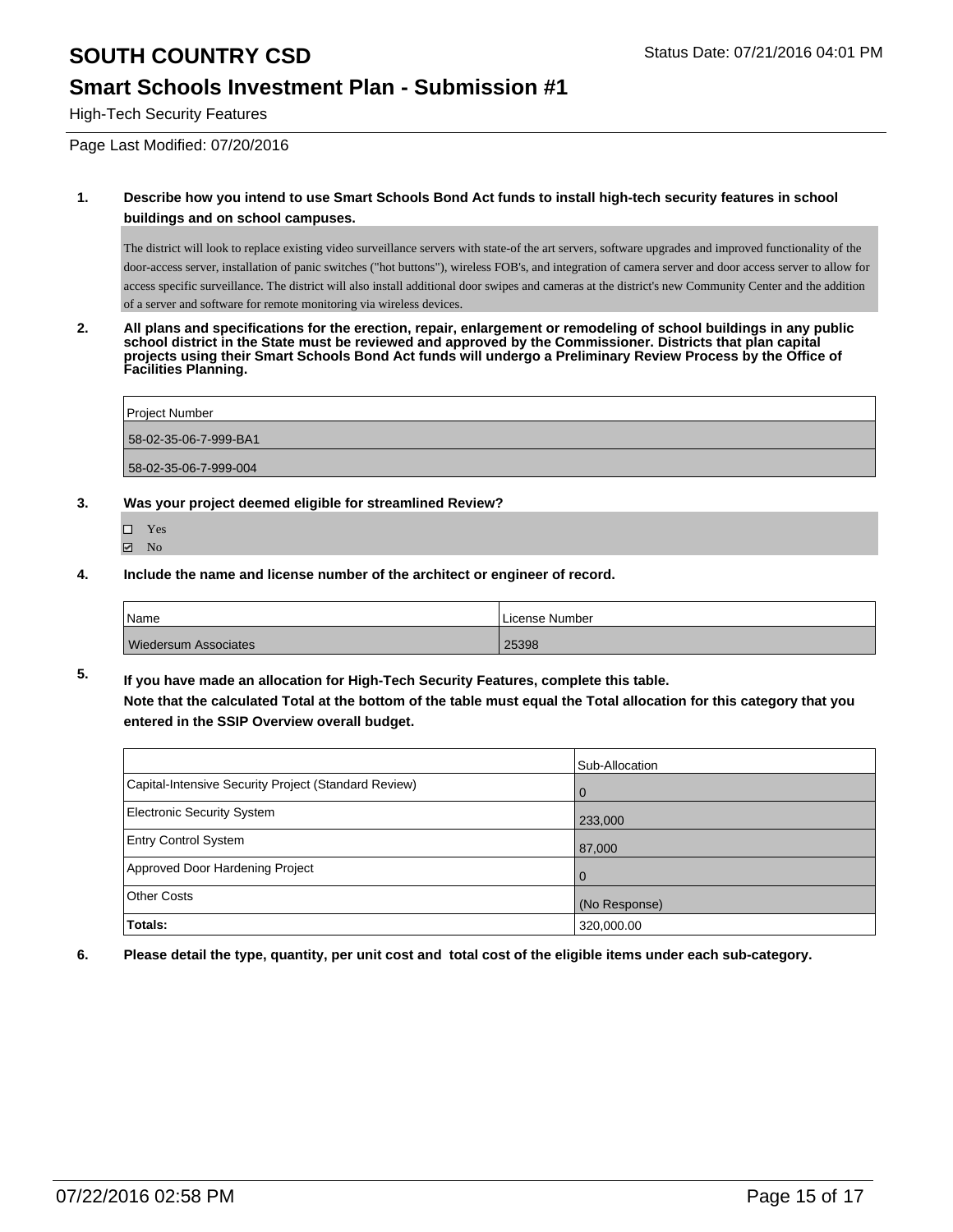# **Smart Schools Investment Plan - Submission #1**

High-Tech Security Features

Page Last Modified: 07/20/2016

| Select the allowable expenditure  | Item to be purchased                                                       | Quantity | Cost per Item | <b>Total Cost</b> |
|-----------------------------------|----------------------------------------------------------------------------|----------|---------------|-------------------|
| type.                             |                                                                            |          |               |                   |
| Repeat to add another item under  |                                                                            |          |               |                   |
| each type.                        |                                                                            |          |               |                   |
| <b>Entry Control System</b>       | <b>Scholarchip Readers</b>                                                 | 6        | 10,000        | 60,000            |
| <b>Entry Control System</b>       | Servers (Door)                                                             | 2        | 6,000         | 12,000            |
| <b>Electronic Security System</b> | Servers (Camera)                                                           | 6        | 20,000        | 120,000           |
| <b>Electronic Security System</b> | <b>Panic Buttons</b>                                                       | 10       | 1,000         | 10,000            |
| <b>Entry Control System</b>       | FOB - Proximity Reader System(s)                                           | 15       | 1,000         | 15,000            |
| <b>Electronic Security System</b> | Cameras                                                                    | 10       | 600           | 6,000             |
| <b>Electronic Security System</b> | Security Platform O/S, Monitoring,<br><b>Editing and Focusing Software</b> | 6        | 5,000         | 30,000            |
| <b>Electronic Security System</b> | <b>Installation Costs</b>                                                  |          | 50,000        | 50,000            |
| <b>Electronic Security System</b> | Wireless FOB - Alarm System<br>Maintenance                                 | 34       | 500           | 17,000            |